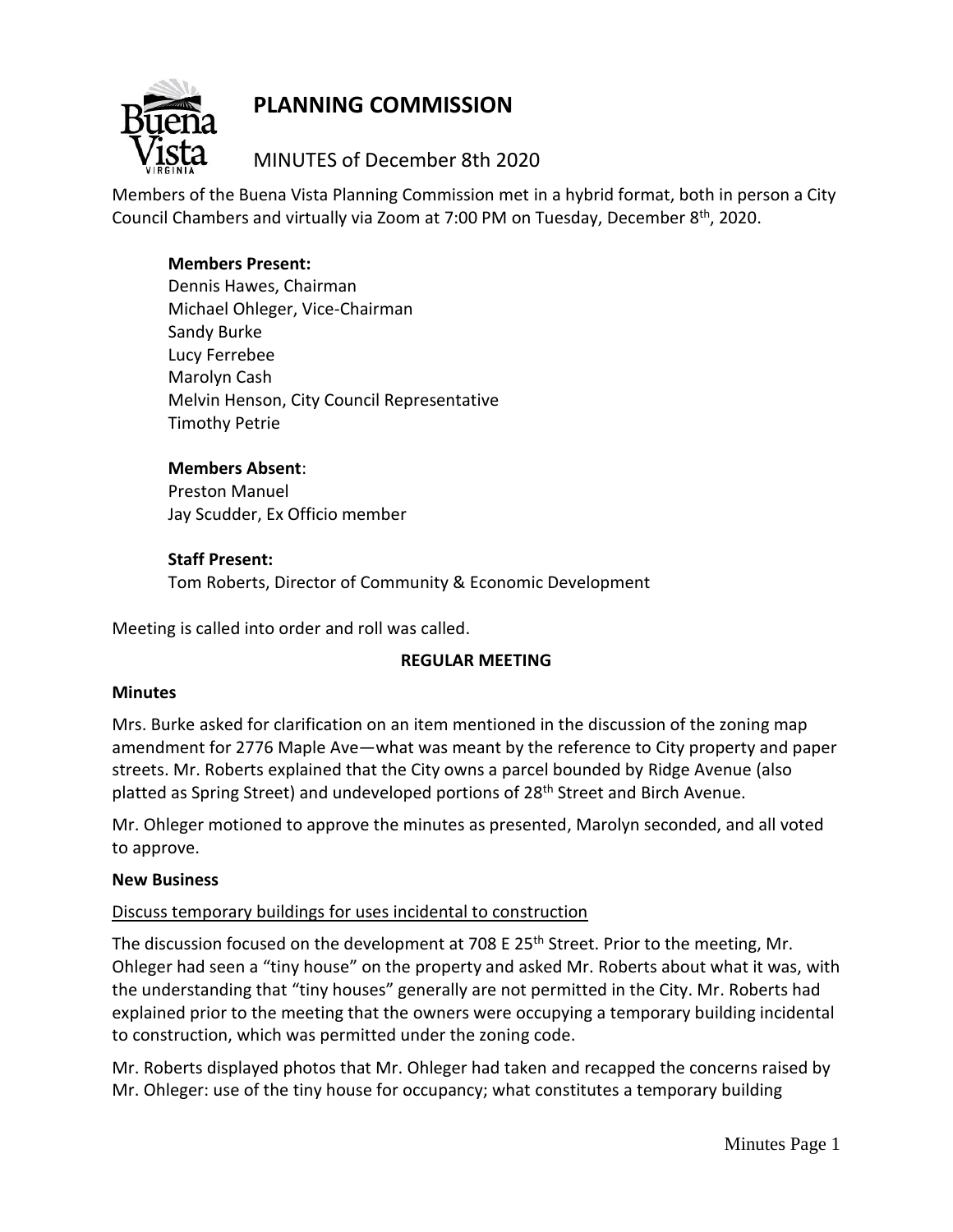incidental to construction; whether the water and sewer connections are up to code; and what permanent structure is under construction.

Mr. Roberts explained that he had met with the owners several times over the course of 2020. They plan to live in the "tiny house" structure on wheels while building the permanent house, then structurally connect the tiny house to the permanent house. The permanent building under construction is a shed. Water and sewer connections were discussed extensively with Public Works and the owners planned to install a grinder pump.

Alan McMahan, Building Official, and Mr. Roberts were not aware until the last week that the owners had move the trailer to the site and were occupying it. The last permit/inspection they obtained was for temporary electric pole. Mrs. Cash said that she had asked Mr. Roberts about the trailer earlier in the fall, and Mr. Roberts admitted he did not recall that and had not checked on the site, but probably had assumed that they had obtained the building permit from Mr. McMahan. The "tiny house" trailer already had zoning approval in early September.

The primary zoning issue is Mr. Roberts's interpretation to allow residential occupancy of a temporary building incidental to construction. The "tiny house" on this property is permitted as a temporary building incidental to construction. Mr. Roberts stated that he is happy to change that interpretation going forward and draft a zoning text amendment to clarify that such temporary buildings may not be occupied as a dwelling. Mr. Ohleger pointed out that his concern is the duration of construction and the duration of occupancy of the "tiny house" structure.

Mr. Petrie honed in on the fact that currently, the trailer is only permitted for electricity, and not for water or sewer. In particular there are some concerns about the grinder pump installation, which appears to be in a trash can. (Mr. Roberts and Mr. McMahan plan to go to the site in the next day or two to inspect for code violations.)

Mr. Hawes stated that in his experience, temporary buildings incidental to construction are usually foreman's offices on a larger project but not a heated and insulated and plumbed structure where people live. Also, he asked how one could have a building incidental to construction when there was not a building permit. Mr. Roberts responded that they owners had not followed the correct process and that needed to be fixed, and the he will propose a narrower definition for future temporary buildings on construction sites.

Mr. Ohleger asked for more information including a site plan and timeline for their project.

Mr. Henson pointed out that there is an underground storm sewer running through this site. Mr. Roberts agreed and explained that the owners had designed the structures to avoid the easement over the storm sewer.

Mrs. Cash asked how they access the property, and Mr. Roberts responded that they come up the alley from 24<sup>th</sup> Street.

Mr. Hawes noted that he appreciates that City staff are trying to say "yes" to development, but that this project seemed to get out of hand and they did not follow the process.

# **Secretary's Report**

Mr. Roberts spoke about the items in the written report.